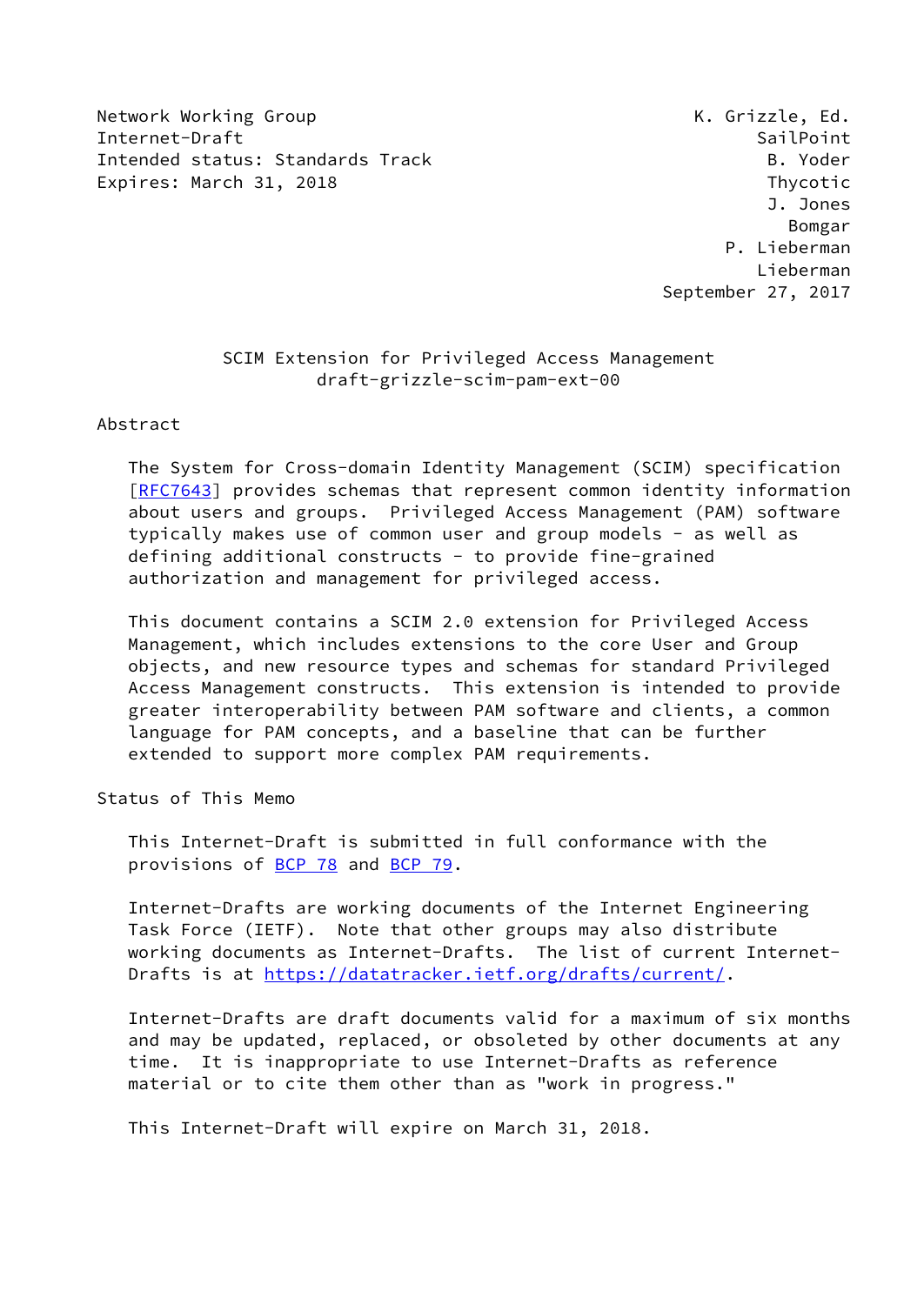Internet-Draft [draft-grizzle-scim-pam-ext-00](https://datatracker.ietf.org/doc/pdf/draft-grizzle-scim-pam-ext-00) September 2017

### Copyright Notice

 Copyright (c) 2017 IETF Trust and the persons identified as the document authors. All rights reserved.

This document is subject to **[BCP 78](https://datatracker.ietf.org/doc/pdf/bcp78)** and the IETF Trust's Legal Provisions Relating to IETF Documents [\(https://trustee.ietf.org/license-info](https://trustee.ietf.org/license-info)) in effect on the date of publication of this document. Please review these documents carefully, as they describe your rights and restrictions with respect to this document. Code Components extracted from this document must include Simplified BSD License text as described in Section 4.e of the Trust Legal Provisions and are provided without warranty as described in the Simplified BSD License.

# Table of Contents

| 1.                                                   | $\overline{3}$  |
|------------------------------------------------------|-----------------|
| 1.1.                                                 | $\overline{3}$  |
| 1.2. Requirements Notation and Conventions $\dots$   | $\overline{4}$  |
|                                                      | $\overline{4}$  |
|                                                      | $\overline{4}$  |
|                                                      | $\overline{5}$  |
| $2.1.2$ . Considerations for External Groups         | $\underline{6}$ |
| $\frac{3}{2}$ . Additional ResourceTypes and Schemas | $\underline{6}$ |
|                                                      | $\overline{1}$  |
|                                                      | $\overline{1}$  |
|                                                      | $\overline{1}$  |
|                                                      | 8               |
|                                                      | 9               |
|                                                      | 10              |
|                                                      | 10              |
|                                                      | 10              |
|                                                      | 11              |
|                                                      | 11              |
|                                                      | 11              |
| 3.3.3.                                               | 12              |
| 3.4. PrivilegedDataPermission                        | 13              |
|                                                      | 13              |
|                                                      | 14              |
|                                                      | 15              |
| 4.                                                   | 16              |
|                                                      | 17              |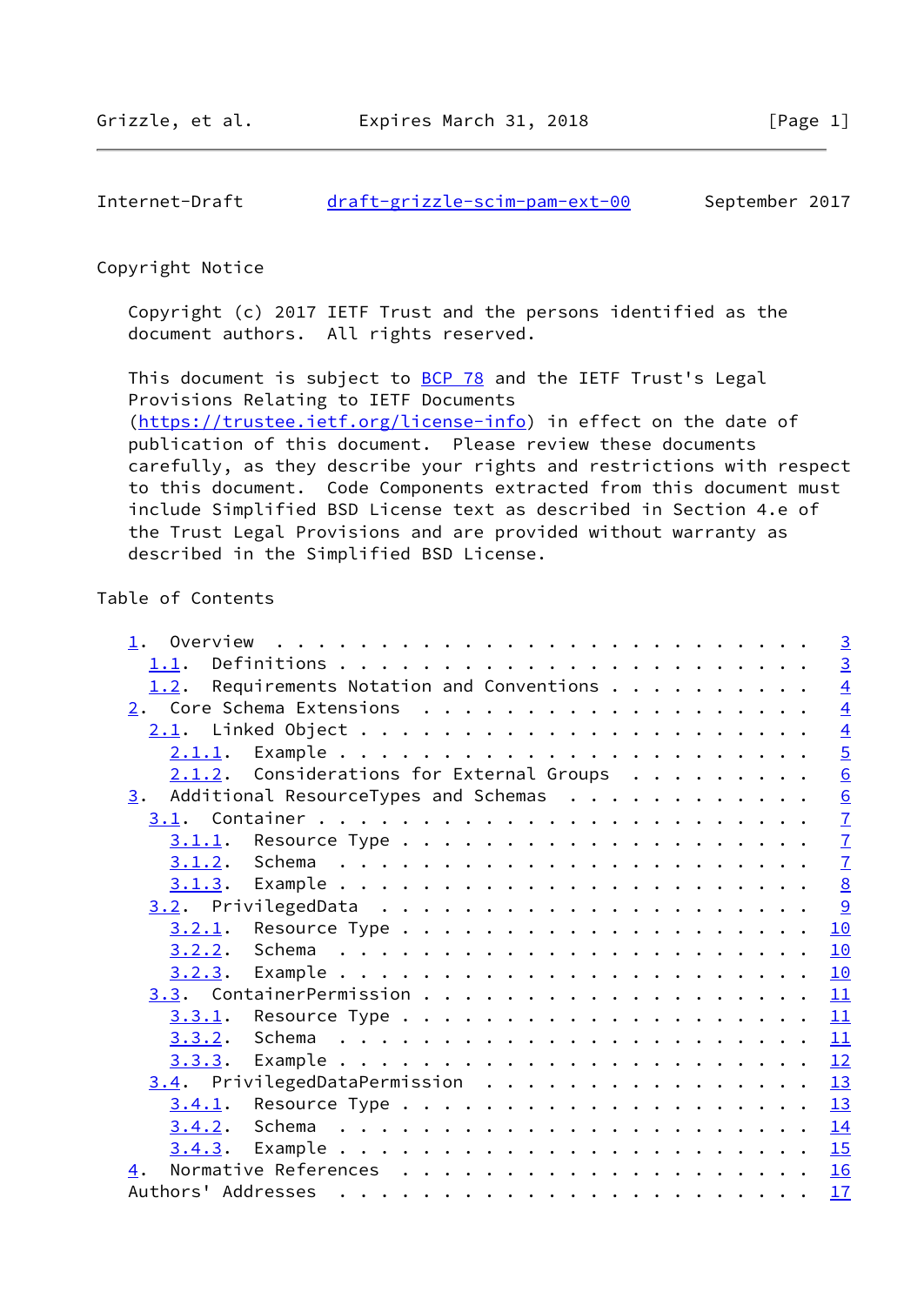Grizzle, et al. Expires March 31, 2018 [Page 2]

<span id="page-2-1"></span>Internet-Draft [draft-grizzle-scim-pam-ext-00](https://datatracker.ietf.org/doc/pdf/draft-grizzle-scim-pam-ext-00) September 2017

#### <span id="page-2-0"></span>[1](#page-2-0). Overview

 Most Privileged Access Management (PAM) software contains external APIs that can be used to manage users, groups, privileged access, and authorization to privileged data. However, these APIs are not consistent across different software (e.g. - some software uses REST and some uses SOAP), and each API exposes different functionality. This makes it difficult for a client to externally manage multiple PAM providers.

 The System for Cross-domain Identity Management (SCIM) specification provides schemas that represent common identity information about users and groups. Privileged Access Management (PAM) software typically makes use of common user and group models - as well as defining additional constructs - to provide fine-grained authorization and management for privileged access.

 This document contains a SCIM 2.0 extension for Privileged Access Management, which includes extensions to the core User and Group objects, and new resource types and schemas for standard Privileged Access Management constructs. This extension is intended to provide greater interoperability between PAM software and clients, a common language for PAM concepts, and a baseline that can be further extended to support more complex PAM requirements.

 Some providers may not support all of the endpoints or data that is described in this extension. When this is encountered, the PAM provider can safely treat endpoints or data as optional.

# <span id="page-2-2"></span>[1.1](#page-2-2). Definitions

 User: A user account that can be used to access the PAM system to manage or access privileged data. This user can either exist only in the PAM system or can be an external user that is defined in another system (e.g. - Active Directory or LDAP).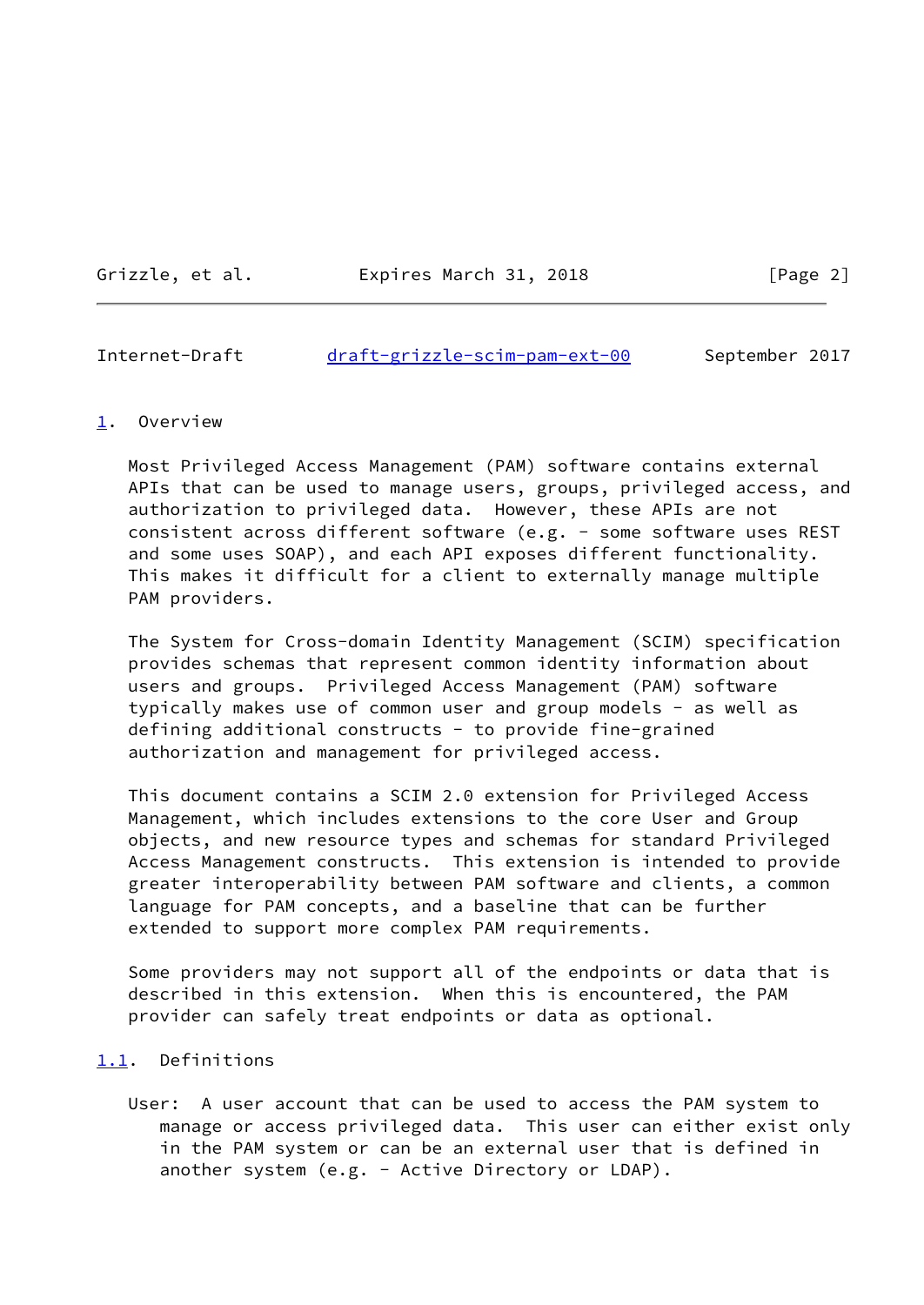- Group: A group of users or other groups that can be used to govern access within the PAM system. This group can either exist only in the PAM system or can be an external group that is defined in another system (e.g. - Active Directory or LDAP).
- Container: A Container is a logical grouping of privileged data (credentials, etc...) that can be used for organizational or operational purposes. Access control lists (ACLs) can be applied to a container to control which users and groups have permissions to the privileged data in the container.

| Grizzle, et al. | Expires March 31, 2018 | [Page 3] |
|-----------------|------------------------|----------|
|                 |                        |          |

<span id="page-3-1"></span>Internet-Draft [draft-grizzle-scim-pam-ext-00](https://datatracker.ietf.org/doc/pdf/draft-grizzle-scim-pam-ext-00) September 2017

- Privileged Data: Privileged data is secret information that is protected by the PAM system (e.g. - credentials for a privileged account, an SSH key, etc...). Privileged data MAY be stored inside of a Container, but does not have to be. Access control lists (ACLs) can be applied to privileged data to control which users and groups have permissions to the privileged data. More often, the ACL information is inherited from the container.
- Access Control List (ACL): An access control list can be associated with a Container or Privileged Data. This contains information about which users and groups have access to the Container or Privileged Data, and what rights they have.
- External Store: An external store is a system that contains users and groups (e.g. - Active Directory or LDAP) that can be used by a PAM system. This allows using existing infrastructure and group definitions to provide authorization, authentication, and information within a PAM system.
- <span id="page-3-0"></span>[1.2](#page-3-0). Requirements Notation and Conventions

 The key words "MUST", "MUST NOT", "REQUIRED", "SHALL", "SHALL NOT", "SHOULD", "SHOULD NOT", "RECOMMENDED", "MAY", and "OPTIONAL" in this document are to be interpreted as described in [\[RFC2119](https://datatracker.ietf.org/doc/pdf/rfc2119)] .

 Throughout this document, values are quoted to indicate that they are to be taken literally. When using these values in protocol messages, the quotes MUST NOT be used as part of the value.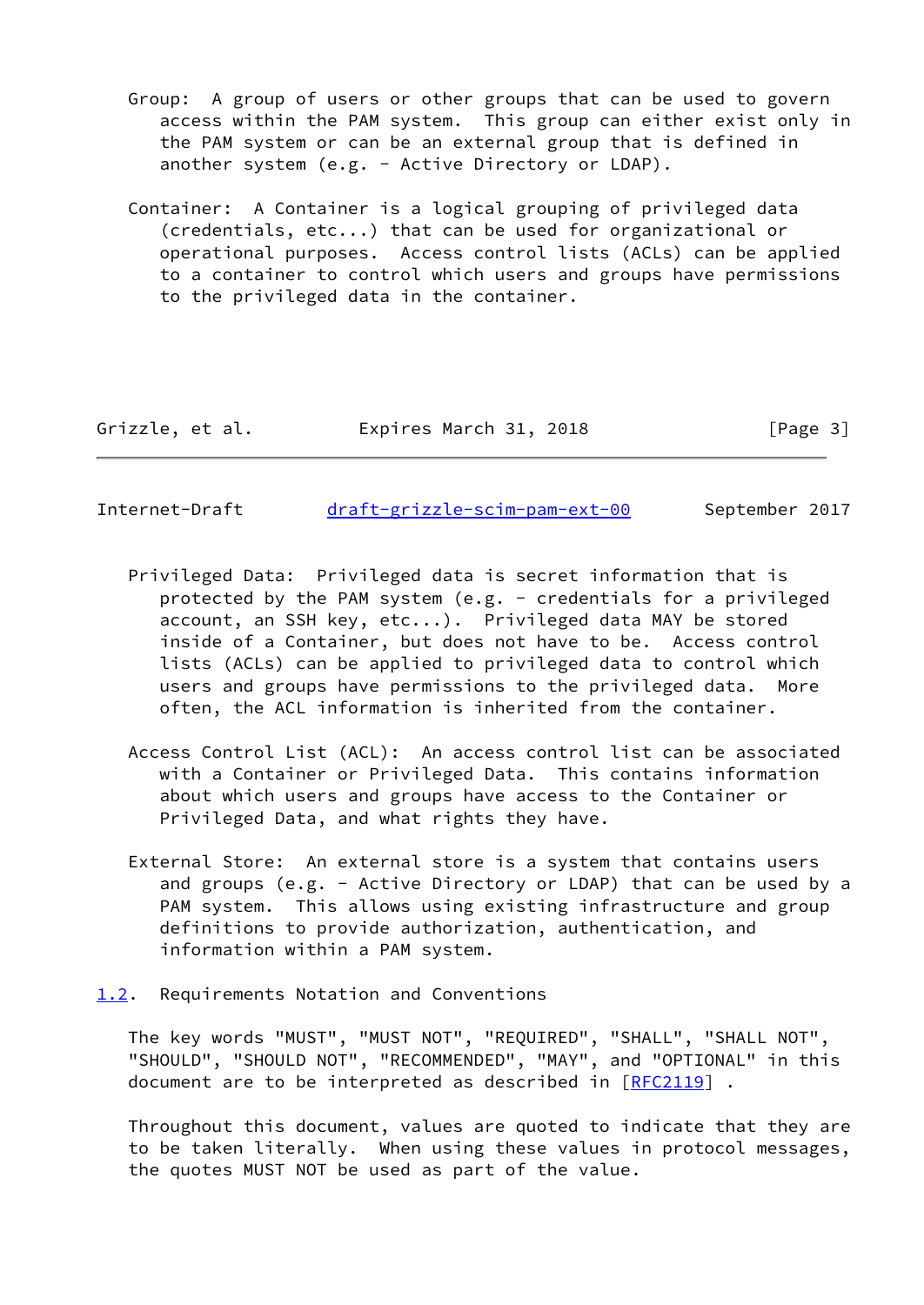## <span id="page-4-0"></span>[2](#page-4-0). Core Schema Extensions

 In a PAM system, users and groups can either be locally or externally defined. When local, the user or group exists only on the PAM system. When external, the user or group is defined in an External Store, and is somehow synchronized into the PAM system. In this case, the PAM system keeps a record of the external user or group, along with a reference that can be used to correlate the record back to the external store. To support this, an optional schema extension "urn:ietf:params:scim:schemas:pam:1.0:LinkedObject" MAY be added to the User and Group resource types.

## <span id="page-4-1"></span>[2.1](#page-4-1). Linked Object

 The "urn:ietf:params:scim:schemas:pam:1.0:LinkedObject" schema contains the following attributes.

Grizzle, et al. Expires March 31, 2018 [Page 4]

<span id="page-4-3"></span>Internet-Draft [draft-grizzle-scim-pam-ext-00](https://datatracker.ietf.org/doc/pdf/draft-grizzle-scim-pam-ext-00) September 2017

- source The name of the External Source from which the User or Group came. If this is a local User or Group, this is null. Required if nativeIdentifier is non-null.
- nativeIdentifier The unique identifier of the User or Group on the External Source (e.g. - an LDAP distinguished name). If this is a local User or Group, this is null. Required if source is non null.

<span id="page-4-2"></span>[2.1.1](#page-4-2). Example

 The following is a non-normative example of a User with the LinkedObject extension.

```
{
   "schemas": [
     "urn:ietf:params:scim:schemas:core:2.0:User",
     "urn:ietf:params:scim:schemas:pam:1.0:LinkedObject"
  ],
   "id": "2819c223-7f76-453a-919d-413861904646",
   "userName": "bjensen",
   "name": {
```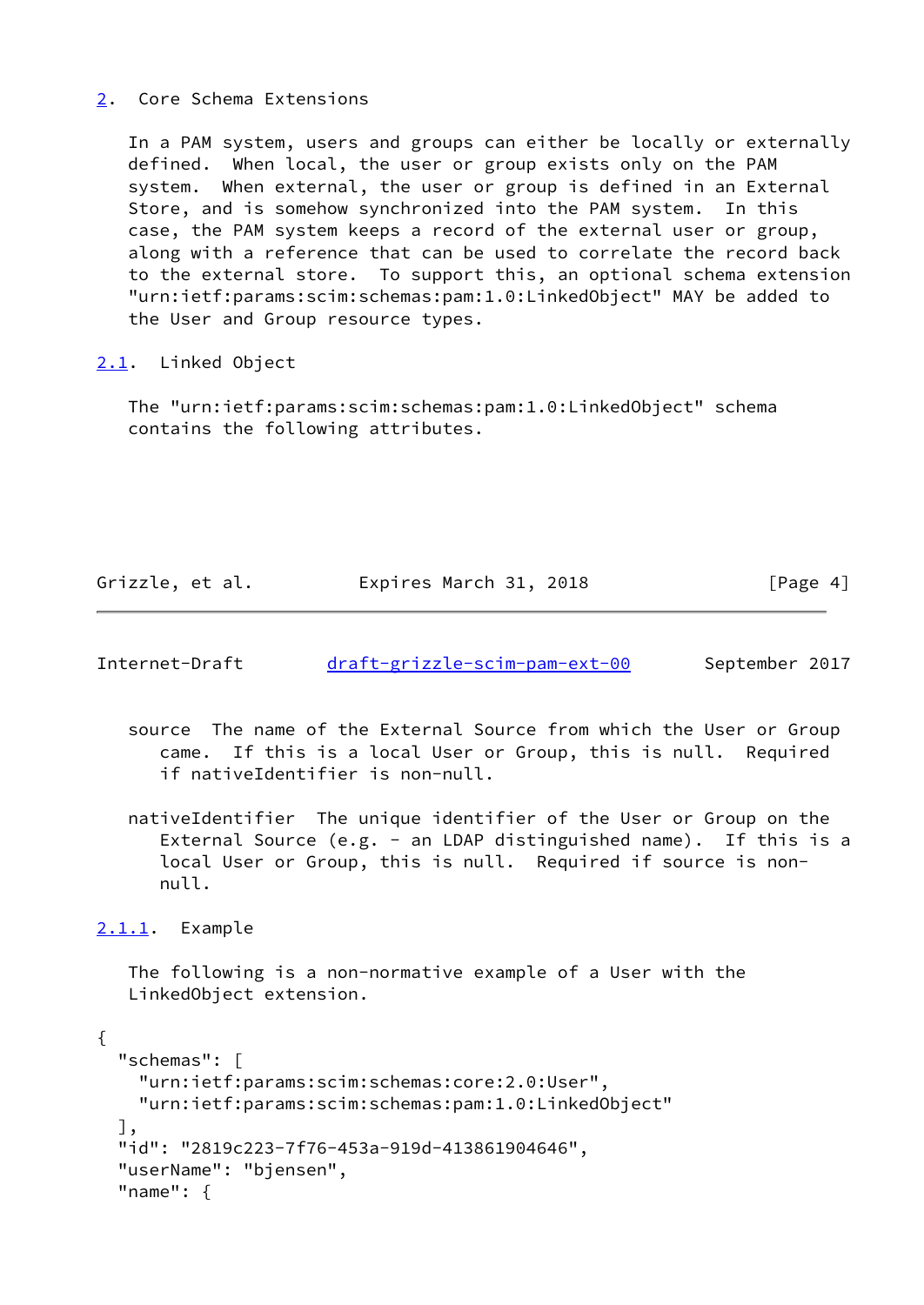```
 "formatted": "Ms. Barbara J Jensen, III",
   "givenName": "Barbara",
   "familyName": "Jensen",
   "middleName": "Jane",
   "honorificPrefix": "Ms.",
   "honorificSuffix": "III"
 },
 "displayName": "Babs Jensen",
 "emails": [
   {
     "value": "bjensen@example.com",
     "type": "work",
     "primary": true
   },
   {
     "value": "babs@jensen.org",
     "type": "home"
   }
 ],
 "active": true,
 "groups": [
   {
     "value": "e9e30dba-f08f-4109-8486-d5c6a331660a",
    "$ref": "https://example.com/v2/Groups/e9e30dba-f08f-4109-8486-d5c6a33166
     "display": "Tour Guides",
     "type": "direct"
```

| Grizzle, et al. | Expires March 31, 2018 |  | [Page 5] |
|-----------------|------------------------|--|----------|
|-----------------|------------------------|--|----------|

```
Internet-Draft draft-grizzle-scim-pam-ext-00 September 2017
```

```
 },
   {
     "value": "fc348aa8-3835-40eb-a20b-c726e15c55b5",
    "$ref": "https://example.com/v2/Groups/fc348aa8-3835-40eb-a20b-c726e15c55
     "display": "Employees",
     "type": "indirect"
   }
 ],
 "urn:ietf:params:scim:schemas:pam:1.0:LinkedObject": {
   "source": "Corporate Active Directory",
   "nativeIdentifier": "cn=Barbara Jensen,ou=Users,dc=example,dc=com"
 },
 "meta": {
   "resourceType": "User",
   "created": "2010-01-23 04:56:22 UTC",
```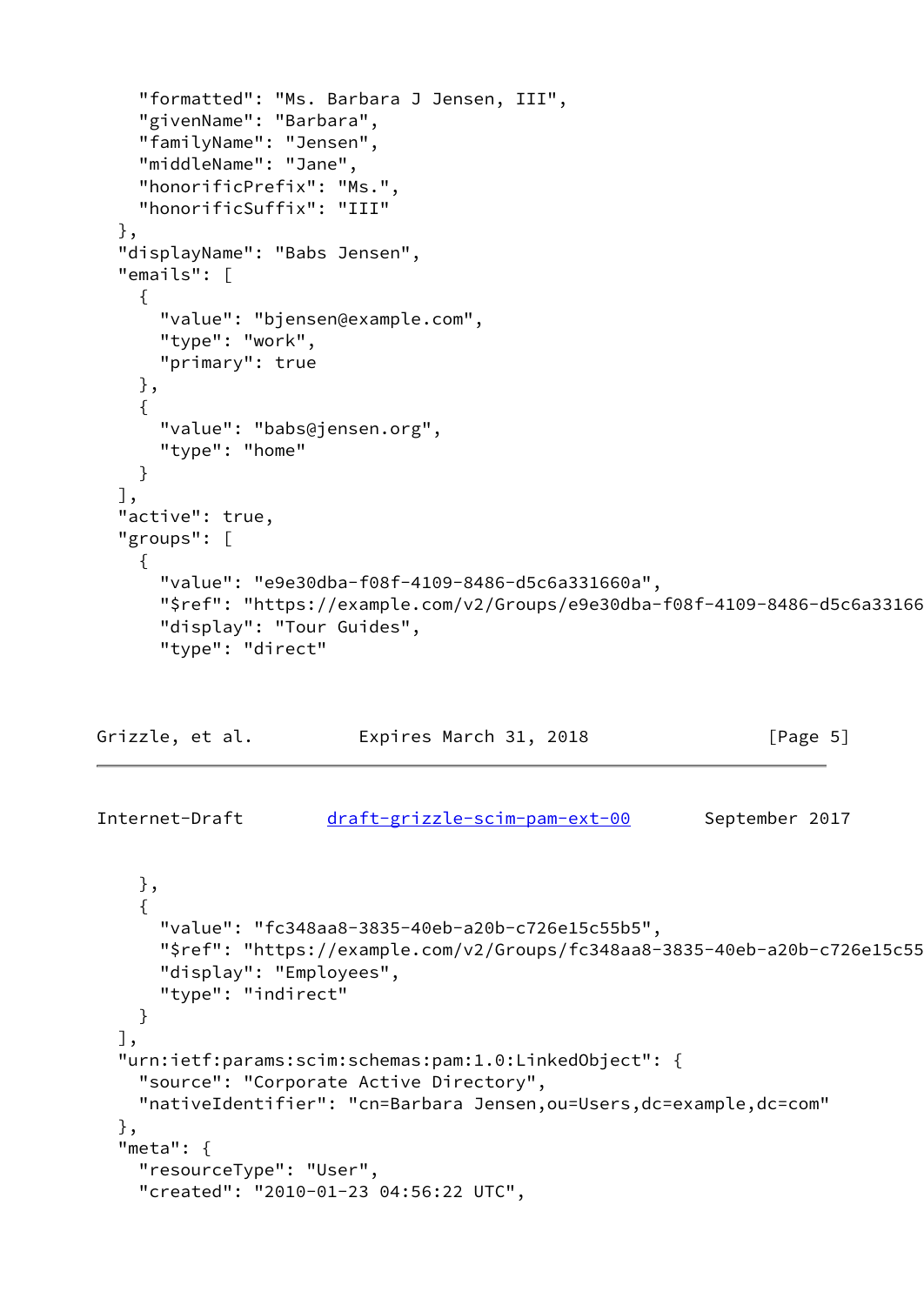```
 "lastModified": "2011-05-13 04:42:34 UTC",
    "location": "https://example.com/v2/Users/2819c223-7f76-453a-919d-413861904
  }
}
```
### <span id="page-6-0"></span>[2.1.2](#page-6-0). Considerations for External Groups

 Members of external groups are stored and managed on the External Store, and not in the PAM system. As a result, the User and Group representations returned by the PAM system MAY return empty values for the "groups" and "members" attributes, respectively. Additionally, the PAM system MAY choose to return an error response with the 400 status code and "invalidSyntax" error type for requests that attempt to modify or create a group with an invalid configuration. Examples include, but are not limited to:

- o An external group with any members.
- o An external group with local Users or Groups as members.
- o A local group with external Users or Groups as members.
- <span id="page-6-1"></span>[3](#page-6-1). Additional ResourceTypes and Schemas

 PAM systems define additional constructs to provide enhanced authorization, authentication, and management for privileged data. To support this, the SCIM PAM extension defines additional ResourceTypes and Schemas that MAY be implemented by the service provider. If implemented, these ResourceTypes SHOULD support all SCIM operations [\[RFC7644](https://datatracker.ietf.org/doc/pdf/rfc7644)]. All attributes defined in the schemas are optional unless explicitly marked as REQUIRED.

| Grizzle, et al. | Expires March 31, 2018 | [Page 6] |
|-----------------|------------------------|----------|
|                 |                        |          |

<span id="page-6-3"></span>Internet-Draft [draft-grizzle-scim-pam-ext-00](https://datatracker.ietf.org/doc/pdf/draft-grizzle-scim-pam-ext-00) September 2017

### <span id="page-6-2"></span>[3.1](#page-6-2). Container

 A Container is a logical grouping of privileged data that can be used for organizational or operational purposes.

<span id="page-6-4"></span>[3.1.1](#page-6-4). Resource Type

The Container ResourceType supports reading and managing containers,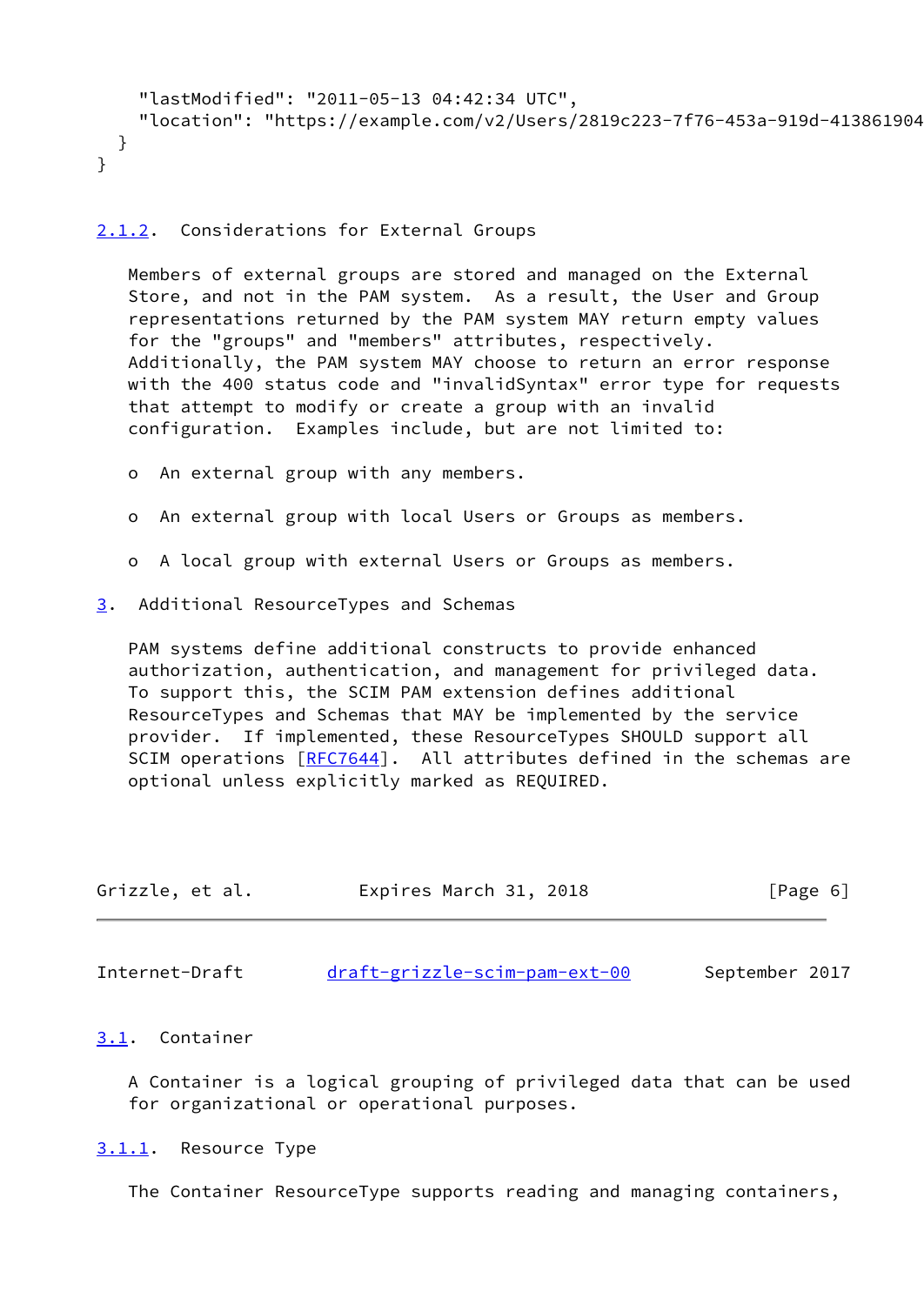and has the following properties.

Name: Container

Endpoint: /Containers

Schema: urn:ietf:params:scim:schemas:pam:1.0:Container

<span id="page-7-2"></span>[3.1.1.1](#page-7-2). Filtering

 Clients may have a reference to the Container name but not the ID. For this reason, it is RECOMMENDED that service providers implement filtering that allows equality matching on the "name" attribute. Example (note that escaping has been removed for readability):

GET /scim/v2/Containers?filter=name eq 'Admin Accounts'

<span id="page-7-0"></span>[3.1.2](#page-7-0). Schema

 The "urn:ietf:params:scim:schemas:pam:1.0:Container" defines all common attributes for a Container.

id The unique identifier of the Container. REQUIRED

name The name of the Container. REQUIRED

 displayName The display name of the Container. If null, the name should be used as the display name.

description The description of the Container.

- type The type of container. There are no canonical values defined for type, but service providers MAY choose to define the valid types. Optional if the PAM system does not support multiple types of Containers.
- parent A complex attribute that defines the parent Container of this Container if the service provider supports hierarchies of containers. The following sub-attributes are defined.

Grizzle, et al. **Expires March 31, 2018** [Page 7]

<span id="page-7-1"></span>Internet-Draft [draft-grizzle-scim-pam-ext-00](https://datatracker.ietf.org/doc/pdf/draft-grizzle-scim-pam-ext-00) September 2017

value The ID of the Container that is the parent of this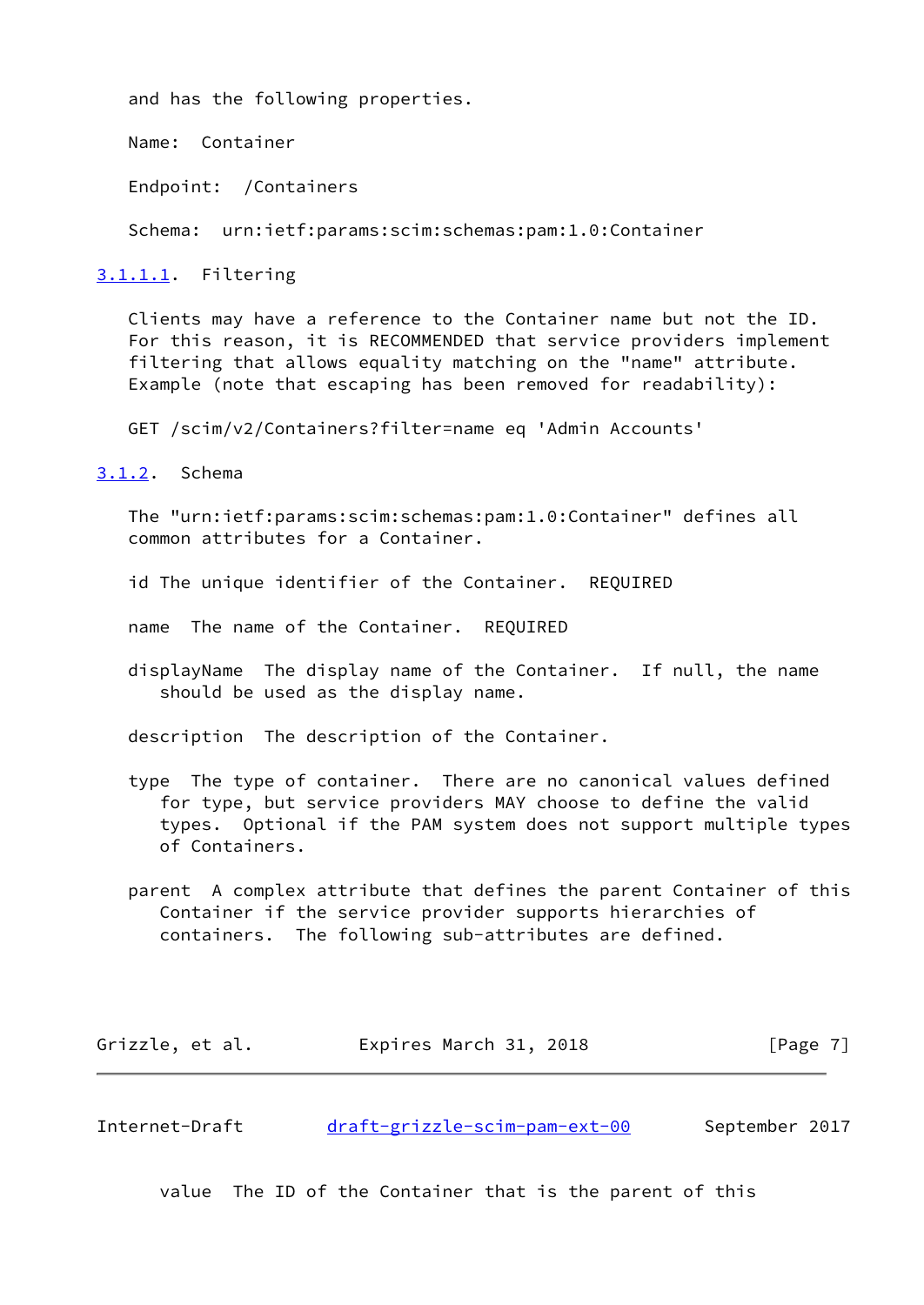Container in the hierarchy.

- \$ref A URI reference to the Container that is the parent of this Container in the hierarchy.
- display The display name of the Container that is the parent of this Container in the hierarchy.
- owner A complex attribute that defines the User that is the owner of this Container. The following sub-attributes are defined.

value The ID of the User that owns this Container.

\$ref A URI reference to the User that owns this Container.

display The display name of the user that owns this Container.

 privilegedData A multi-valued complex attribute that contains the PrivilegedData that resides in this Container. Service providers MAY choose to make this attribute have a "returned" value of "request" if the list of privileged data could be very large. Using this option will prevent this attribute from being returned upon retrieval unless explicitly requested using the "attributes" query parameter. The following sub-attributes are defined.

value The ID of the PrivilegedData.

\$ref A URI reference to the PrivilegedData.

display The displayable value of the PrivilegedData.

type The type of the PrivilegedData.

<span id="page-8-0"></span>[3.1.3](#page-8-0). Example

The following is a non-normative example of a Container.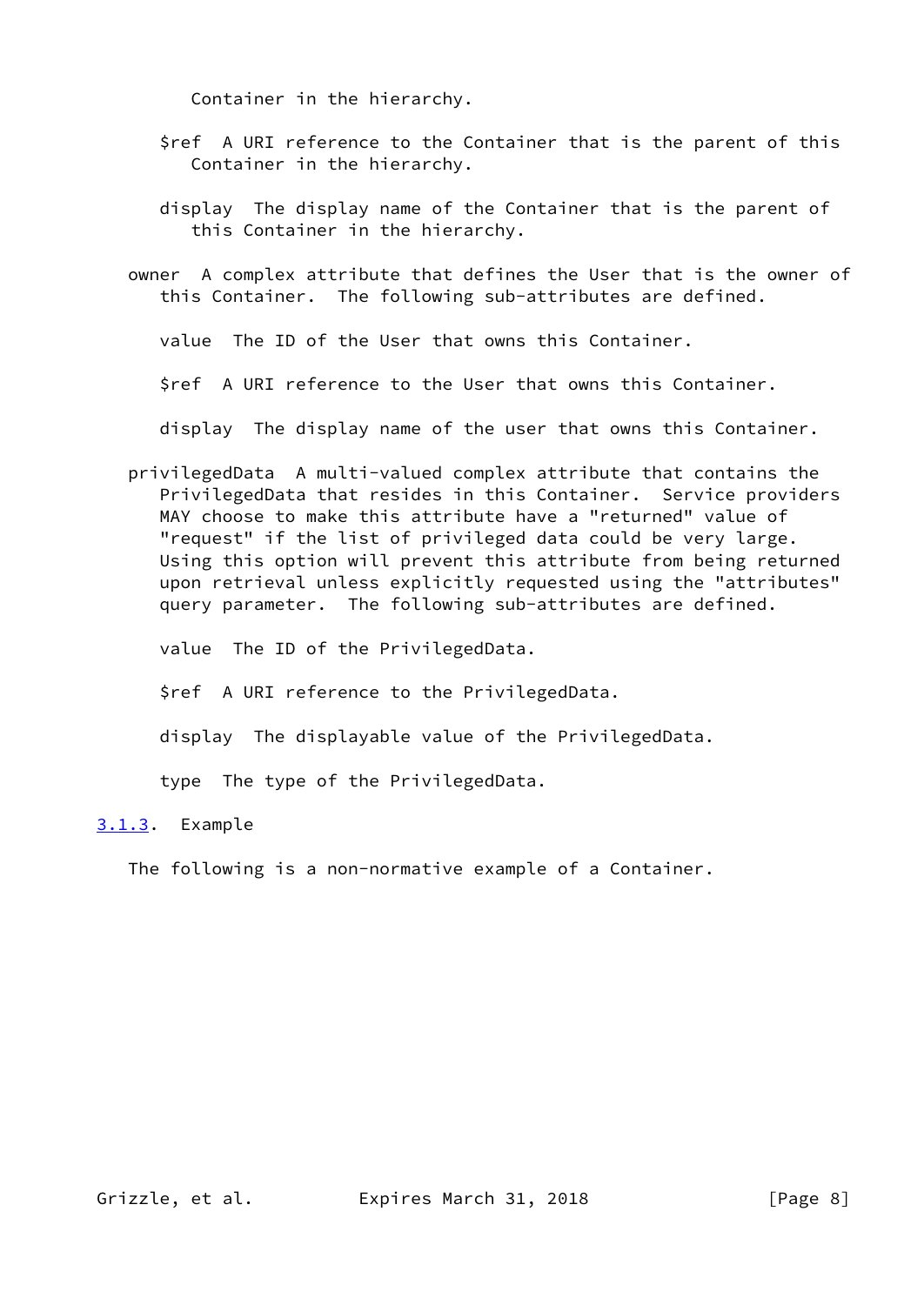```
{
   "schemas": [
     "urn:ietf:params:scim:schemas:pam:1.0:Container"
   ],
   "id": "ab8e901-883f-4109-8486-bab810943d93e",
   "name": "prodDBAAccounts",
   "displayName": "Production DBA Accounts",
  "description": "This contains all DBA accounts for the production environment
   "type": "safe",
   "parent": {
     "value": "78234914-7fb3-828e-7281-87234abe8300",
    "$ref": "https://example.com/v2/Containers/78234914-7fb3-828e-7281-87234abe
     "display": "Root Container"
   },
   "owner": {
     "value": "2819c223-7f76-453a-919d-413861904646",
     "$ref": "https://example.com/v2/Users/2819c223-7f76-453a-919d-413861904646",
     "display": "Babs Jensen"
   },
   "privilegedData": [
     {
       "value": "d973b5-8834f-1784-8734-caf833e9b3efa",
      "$ref": "https://example.com/v2/Containers/d973b5-8834f-1784-8734-caf833e
       "display": "root @ Oracle Financials Warehouse",
       "type": "credential"
     },
     {
       "value": "d249e9-92759-7883-88723-fa390734beba",
       "$ref": "https://example.com/v2/Containers/d249e9-92759-7883-88723-fa390734beba",
       "display": "root @ Enterprise Purchase Ordering",
       "type": "credential"
     }
   ],
   "meta": {
     "resourceType": "Container",
     "created": "2010-01-23T04:56:22.000Z",
     "lastModified": "2011-05-13T04:42:34.000Z",
    "location": "https://example.com/v2/Container/ab8e901-883f-4109-8486-bab810
   }
}
```
<span id="page-9-0"></span>[3.2](#page-9-0). PrivilegedData

 Privileged data is secret information that is protected by the PAM system (e.g. - credentials for a privileged account, an SSH key,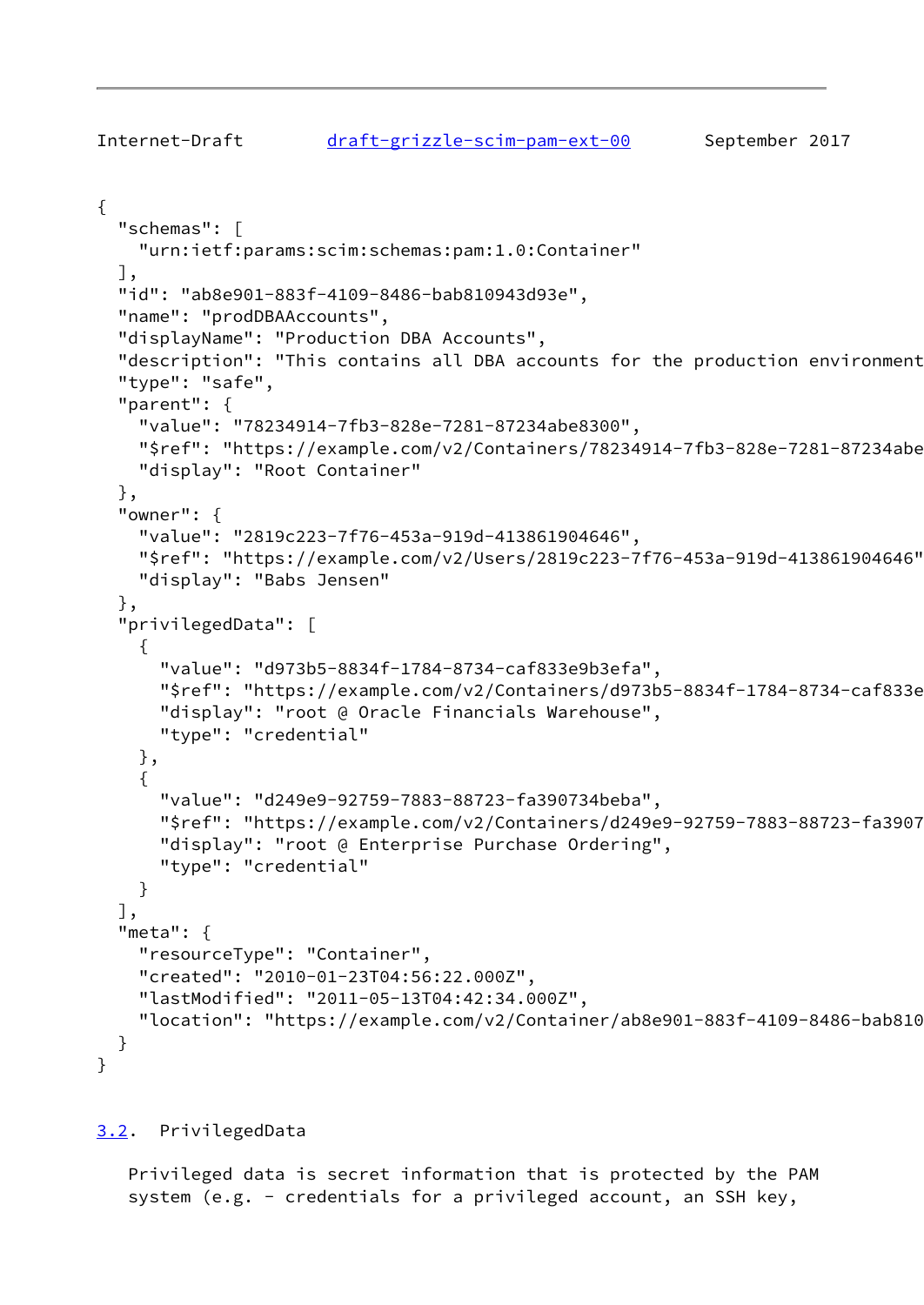etc...). Privileged data MAY be stored inside of a Container, but does not have to be.

| Grizzle, et al. | Expires March 31, 2018 |  | [Page 9] |
|-----------------|------------------------|--|----------|
|-----------------|------------------------|--|----------|

<span id="page-10-1"></span>Internet-Draft [draft-grizzle-scim-pam-ext-00](https://datatracker.ietf.org/doc/pdf/draft-grizzle-scim-pam-ext-00) September 2017

#### <span id="page-10-0"></span>[3.2.1](#page-10-0). Resource Type

 The PrivilegedData ResourceType supports reading and managing privileged data, and has the following properties.

Name: PrivilegedData

Endpoint: /PrivilegedData

Schema: urn:ietf:params:scim:schemas:pam:1.0:PrivilegedData

## <span id="page-10-2"></span>[3.2.2](#page-10-2). Schema

 The "urn:ietf:params:scim:schemas:pam:1.0:PrivilegedData" defines all common attributes for a PrivilegedData.

id The unique identifier of the PrivilegedData. REQUIRED

 name A descriptive name for this piece of PrivilegedData. For example, root@mylinuxhost. REQUIRED

description A description for this piece of PrivilegedData.

 type The type of PrivilegedData. The value will be dependent on what is supported by the PAM system. Examples include 'credential', 'ssh key', 'file', etc...

<span id="page-10-3"></span>[3.2.3](#page-10-3). Example

The following is a non-normative example of a PrivilegedData.

{ "schemas": [ "urn:ietf:params:scim:schemas:pam:1.0:PrivilegedData" ], "id": "d973b5-8834f-1784-8734-caf833e9b3efa", "name": "root @ Oracle Financials Warehouse", "description": "Full access to the Oracle Financials Warehouse database.", "type": "credential",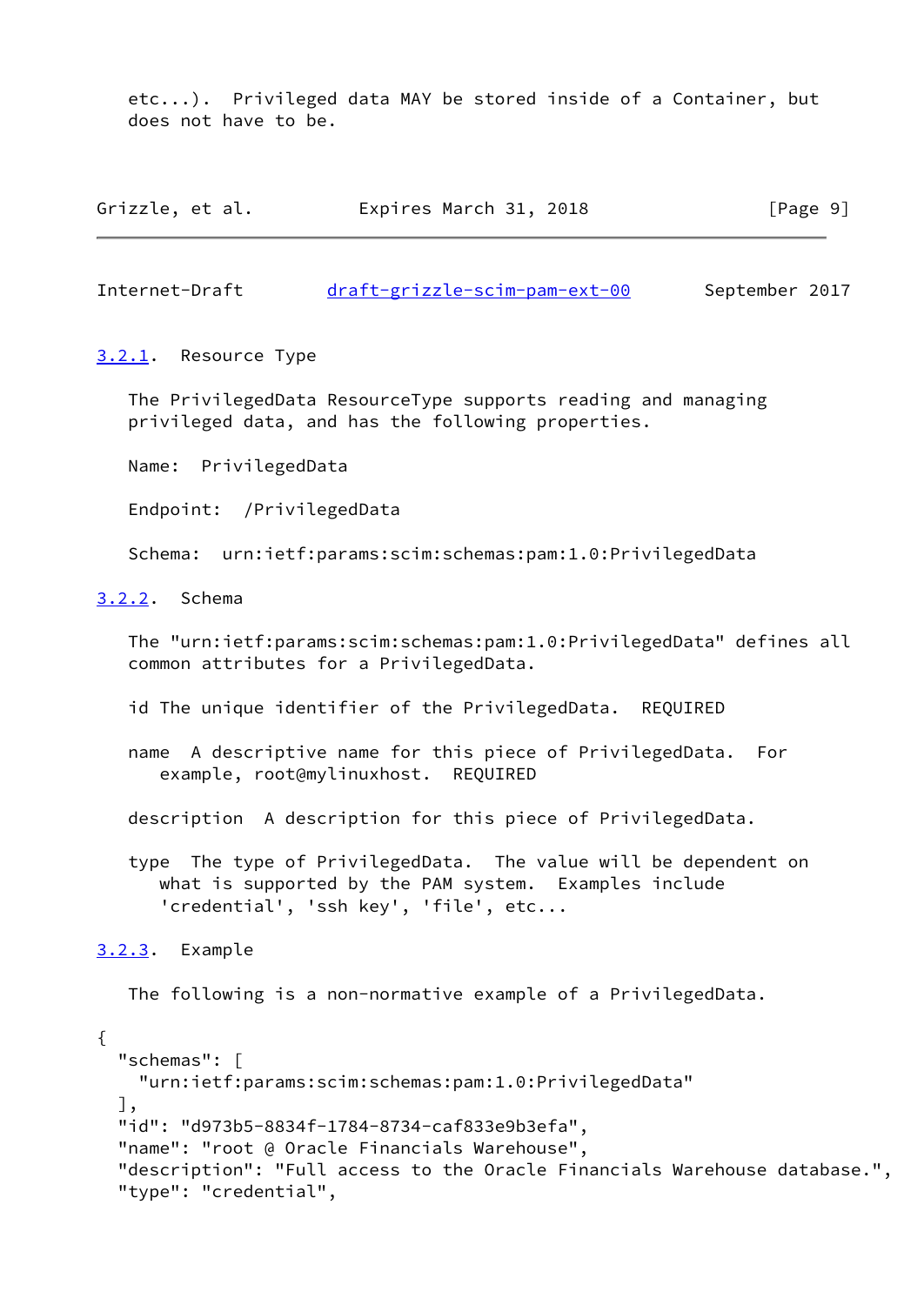```
 "meta": {
     "resourceType": "PrivilegedData",
     "created": "2010-01-23T04:56:22.000Z",
     "lastModified": "2011-05-13T04:42:34.000Z",
    "location": "https://example.com/v2/PrivilegedData/d973b5-8834f-1784-8734-c
  }
}
```
Grizzle, et al. Expires March 31, 2018 [Page 10]

<span id="page-11-1"></span>Internet-Draft [draft-grizzle-scim-pam-ext-00](https://datatracker.ietf.org/doc/pdf/draft-grizzle-scim-pam-ext-00) September 2017

## <span id="page-11-0"></span>[3.3](#page-11-0). ContainerPermission

 A ContainerPermission contains authorization information that describes which rights a User or Group has on a Container. This is a piece of an Access Control List that contains all information about a specific User or Group in relation to a specific Container. Typically, permissions that are granted on a Container apply to all privileged data that resides in the container.

## <span id="page-11-2"></span>[3.3.1](#page-11-2). Resource Type

 The ContainerPermission ResourceType supports reading and managing permissions that a User or Group have on a Container, and has the following properties.

Name: ContainerPermission

Endpoint: /ContainerPermissions

Schema: urn:ietf:params:scim:schemas:pam:1.0:ContainerPermission

## <span id="page-11-3"></span>[3.3.1.1](#page-11-3). Filtering

 It is expected that clients will need to find the permissions on a specific Container that are granted to a specific User or Group. For this reason, it is RECOMMENDED that service providers implement filtering that allows equality matching on the "container.value", "user.value", and "group.value" attributes. Example (note that escaping has been removed and newlines added for readability):

GET /scim/v2/ContainerPermissions?

filter=container.value eq '8729e778-9af6-874c-778a3-783956810384' and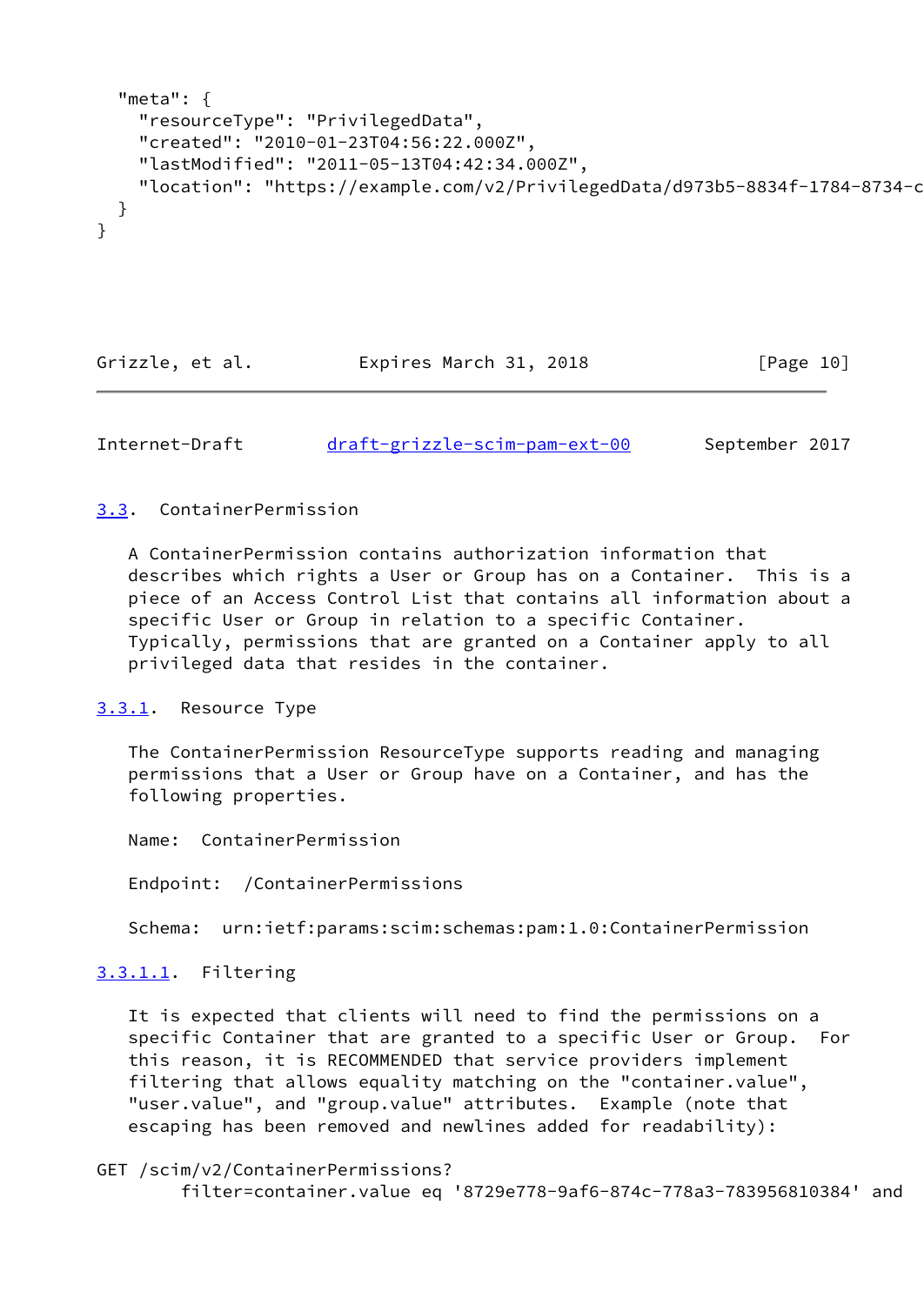user.value eq '2819c223-7f76-453a-919d-413861904646'

<span id="page-12-0"></span>[3.3.2](#page-12-0). Schema

 The "urn:ietf:params:scim:schemas:pam:1.0:ContainerPermission" defines all common attributes for a ContainerPermission.

id The unique identifier of the ContainerPermission. REQUIRED

 container A complex attribute that references the Container that these permissions apply to. The following sub-attributes are defined. REQUIRED

value The ID of the Container that these permissions apply to.

| Grizzle, et al. | Expires March 31, 2018 | [Page 11] |
|-----------------|------------------------|-----------|
|-----------------|------------------------|-----------|

<span id="page-12-1"></span>Internet-Draft [draft-grizzle-scim-pam-ext-00](https://datatracker.ietf.org/doc/pdf/draft-grizzle-scim-pam-ext-00) September 2017

 \$ref A URI reference to the Container that these permissions apply to.

name The name of the Container that these permissions apply to.

 display The display name of the Container that these permissions apply to.

 user A complex attribute that references the User that these permissions apply to. Either this attribute or "group" is required. The following sub-attributes are defined.

value The ID of the User that these permissions apply to.

\$ref A URI reference to the User that these permissions apply to.

- display The display name of the User that these permissions apply to.
- group A complex attribute that references the Group that these permissions apply to. Either this attribute or "user" is required. The following sub-attributes are defined.

value The ID of the Group that these permissions apply to.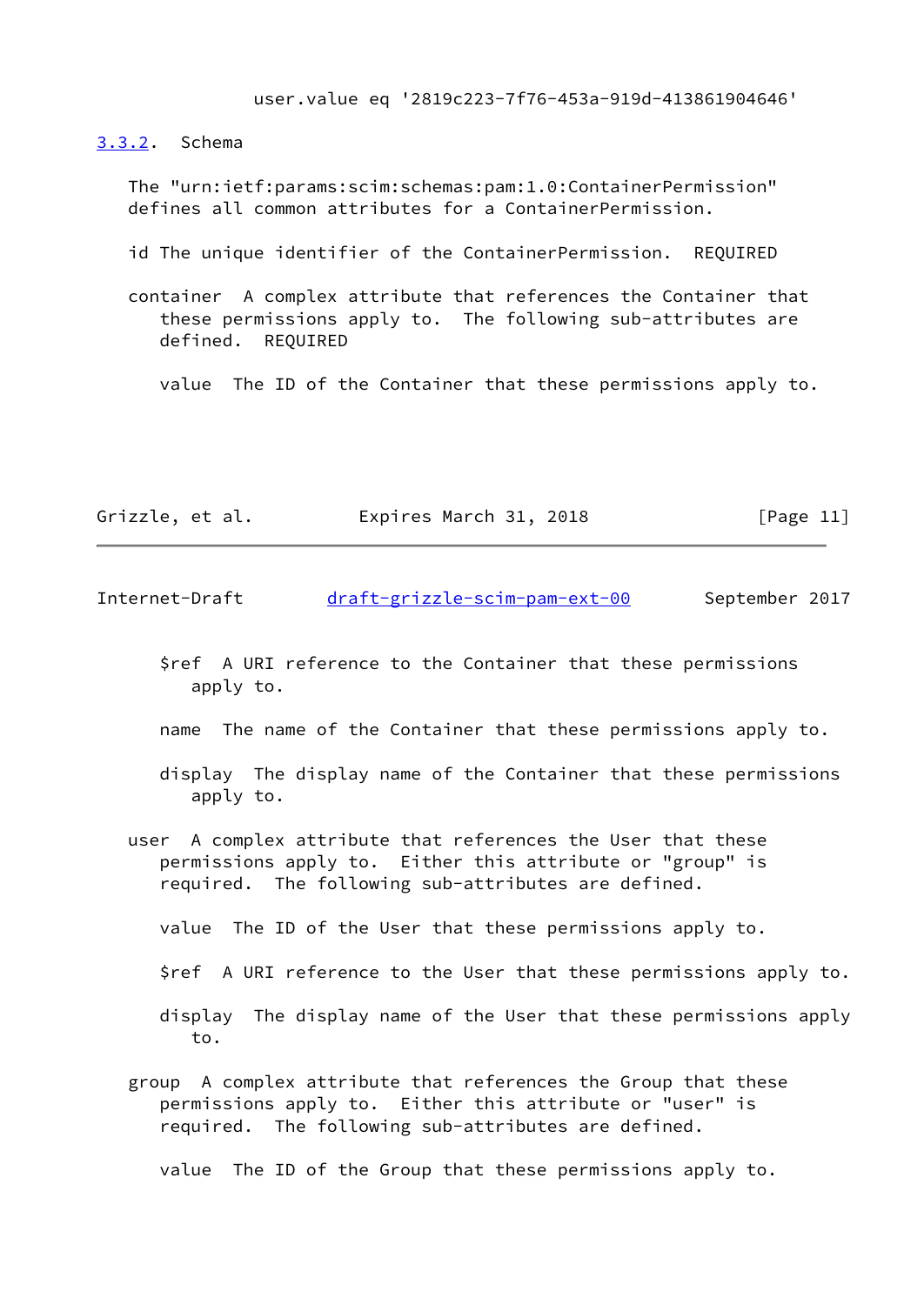\$ref A URI reference to the Group that these permissions apply to.

 display The display name of the Group that these permissions apply to.

 rights An array of strings that are the names of the rights that the User or Group has on this Container. There are no canonical values defined for rights, and these will vary between service providers.

<span id="page-13-0"></span>[3.3.3](#page-13-0). Example

The following is a non-normative example of a ContainerPermission.

Grizzle, et al. Expires March 31, 2018 [Page 12]

<span id="page-13-1"></span>Internet-Draft [draft-grizzle-scim-pam-ext-00](https://datatracker.ietf.org/doc/pdf/draft-grizzle-scim-pam-ext-00) September 2017

```
{
  "schemas": [
    "urn:ietf:params:scim:schemas:pam:1.0:ContainerPermission"
  ],
  "id": "c387432-78823-87234-7832-93c9ae93745e",
  "container": {
     "value": "ab8e901-883f-4109-8486-bab810943d93e",
   "$ref": "https://example.com/v2/Containers/ab8e901-883f-4109-8486-bab810943
    "display": "Production DBA Accounts",
    "name": "prodDBAAccounts"
  },
  "user": {
    "value": "2819c223-7f76-453a-919d-413861904646",
    "$ref": "https://example.com/v2/Users/2819c223-7f76-453a-919d-413861904646",
    "display": "Babs Jensen"
  },
  "rights": [
     "Connect",
```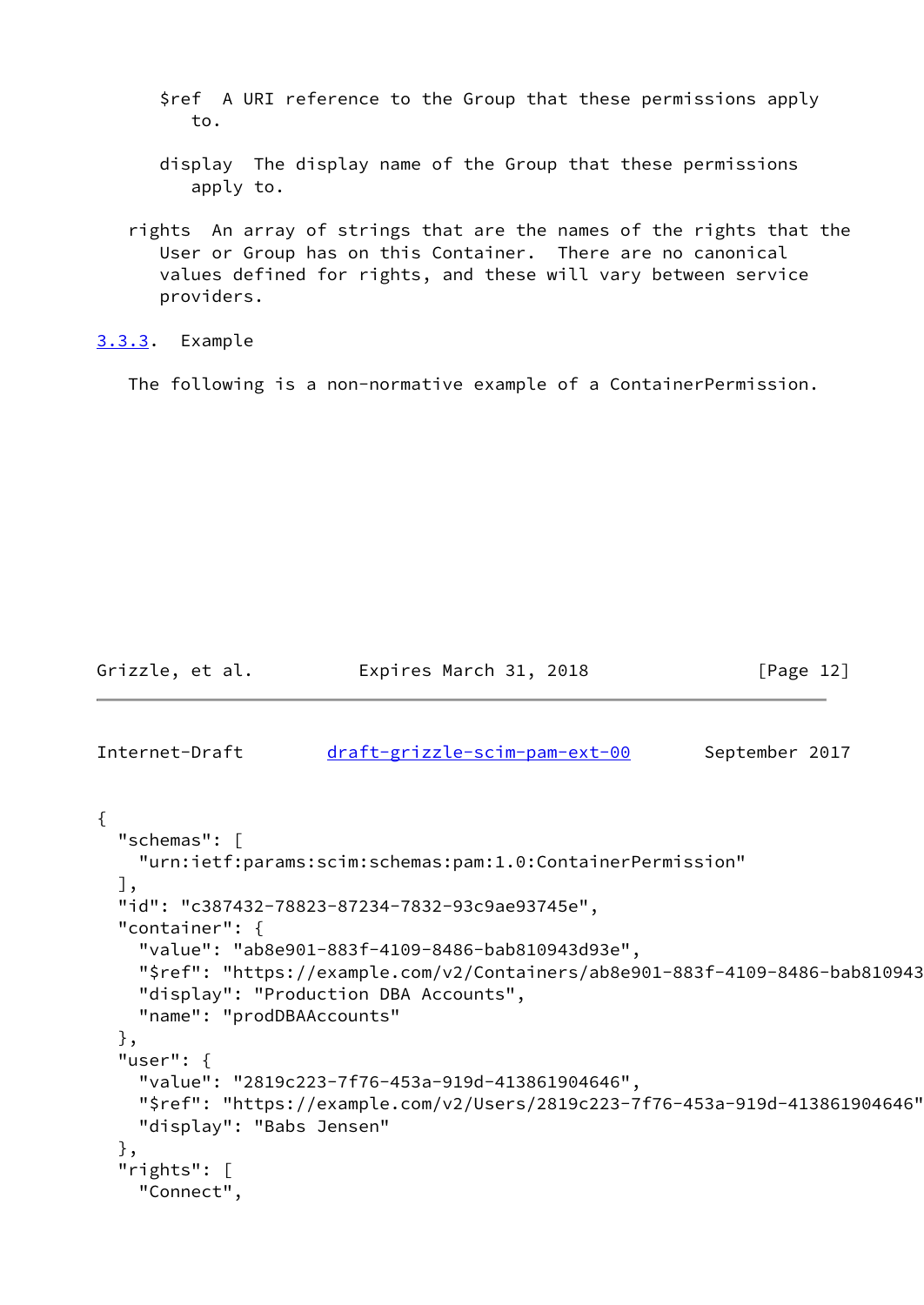```
 "List Accounts",
     "View Password"
   ],
   "meta": {
     "resourceType": "ContainerPermission",
     "created": "2010-01-23T04:56:22.000Z",
     "lastModified": "2011-05-13T04:42:34.000Z",
    "location": "https://example.com/v2/ContainerPermissions/c387432-78823-8723
   }
}
```
## <span id="page-14-0"></span>[3.4](#page-14-0). PrivilegedDataPermission

 A PrivilegedDataPermission contains authorization information that describes which rights a User or Group has on a PrivilegedData. This is a piece of an Access Control List that contains all information about a specific User or Group in relation to a specific piece of privileged data. This resource type and schema are OPTIONAL if the service provider does not support permissions on privileged data.

<span id="page-14-1"></span>[3.4.1](#page-14-1). Resource Type

 The PrivilegedDataPermission ResourceType supports reading and managing permissions that a User or Group have on a PrivilegedData, and has the following properties.

Name: PrivilegedDataPermission

Endpoint: /PrivilegedDataPermissions

| Grizzle, et al. | Expires March 31, 2018 | [Page 13] |
|-----------------|------------------------|-----------|
|-----------------|------------------------|-----------|

<span id="page-14-2"></span>Internet-Draft [draft-grizzle-scim-pam-ext-00](https://datatracker.ietf.org/doc/pdf/draft-grizzle-scim-pam-ext-00) September 2017

 Schema: urn:ietf:params:scim:schemas:pam:1.0:PrivilegedDataPermissio n

## <span id="page-14-3"></span>[3.4.1.1](#page-14-3). Filtering

 It is expected that clients will need to find the permissions on a specific PrivilegedData that are granted to a specific User or Group. For this reason, it is RECOMMENDED that service providers implement filtering that allows equality matching on the "privilegedData.value", "user.value", and "group.value" attributes. Example (note that escaping has been removed and newlines added for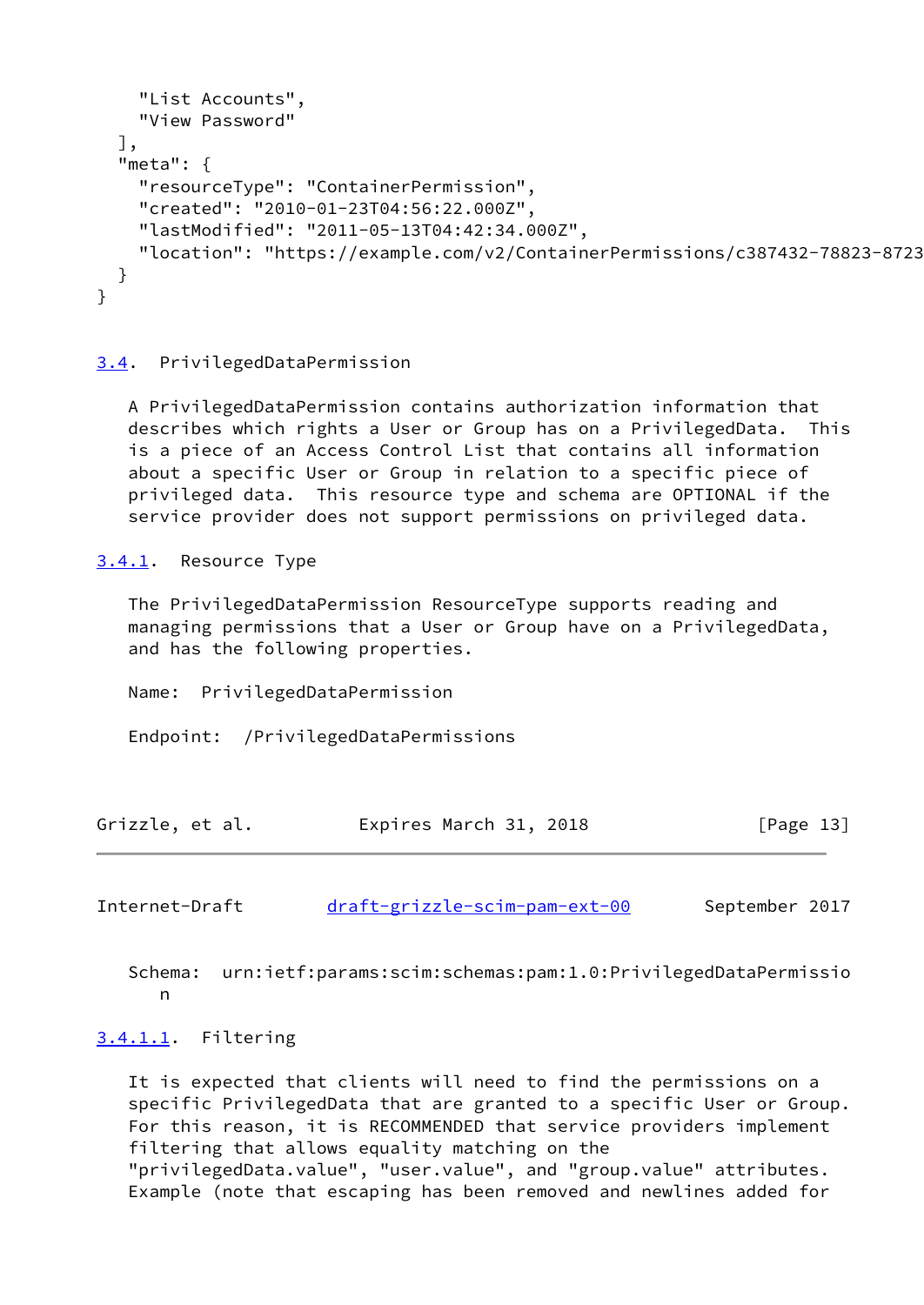readability):

```
GET /scim/v2/PrivilegedDataPermissions?
        filter=privilegedData.value eq '2746c134-59e8-848a-874d3-782303476812'
                user.value eq '2819c223-7f76-453a-919d-413861904646'
```
### <span id="page-15-0"></span>[3.4.2](#page-15-0). Schema

 The "urn:ietf:params:scim:schemas:pam:1.0:PrivilegedDataPermission" defines all common attributes for a PrivilegedDataPermission.

id The unique identifier of the PrivilegedDataPermission. REQUIRED

- privilegedData A complex attribute that references the PrivilegedData that these permissions apply to. The following sub-attributes are defined. REQUIRED
	- value The ID of the PrivilegedData that these permissions apply to.
	- \$ref A URI reference to the PrivilegedData that these permissions apply to.
	- display The display name of the PrivilegedData that these permissions apply to.
- user A complex attribute that references the User that these permissions apply to. Either this attribute or "group" is required. The following sub-attributes are defined.
	- value The ID of the User that these permissions apply to.
	- \$ref A URI reference to the User that these permissions apply to.
	- display The display name of the User that these permissions apply to.

| Grizzle, et al. | Expires March 31, 2018 | [Page 14] |
|-----------------|------------------------|-----------|
|-----------------|------------------------|-----------|

<span id="page-15-1"></span>Internet-Draft [draft-grizzle-scim-pam-ext-00](https://datatracker.ietf.org/doc/pdf/draft-grizzle-scim-pam-ext-00) September 2017

 group A complex attribute that references the Group that these permissions apply to. Either this attribute or "user" is required. The following sub-attributes are defined.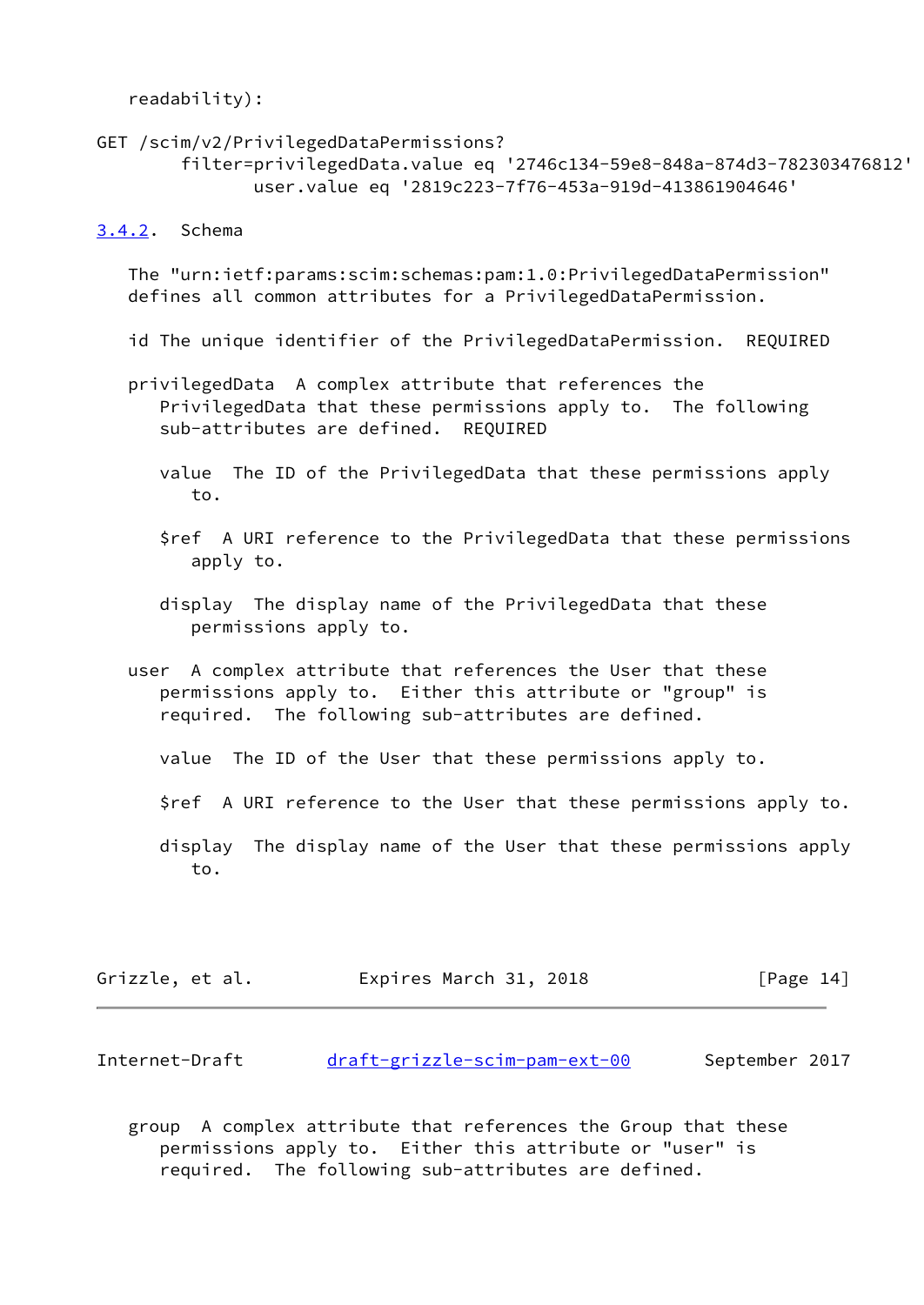value The ID of the Group that these permissions apply to.

- \$ref A URI reference to the Group that these permissions apply to.
- display The display name of the Group that these permissions apply to.
- rights An array of strings that are the names of the rights that the User or Group has on this PrivilegedData. There are no canonical values defined for rights, and these will vary between service providers.

<span id="page-16-0"></span>[3.4.3](#page-16-0). Example

 The following is a non-normative example of a PrivilegedDataPermission.

Grizzle, et al. **Expires March 31, 2018** [Page 15]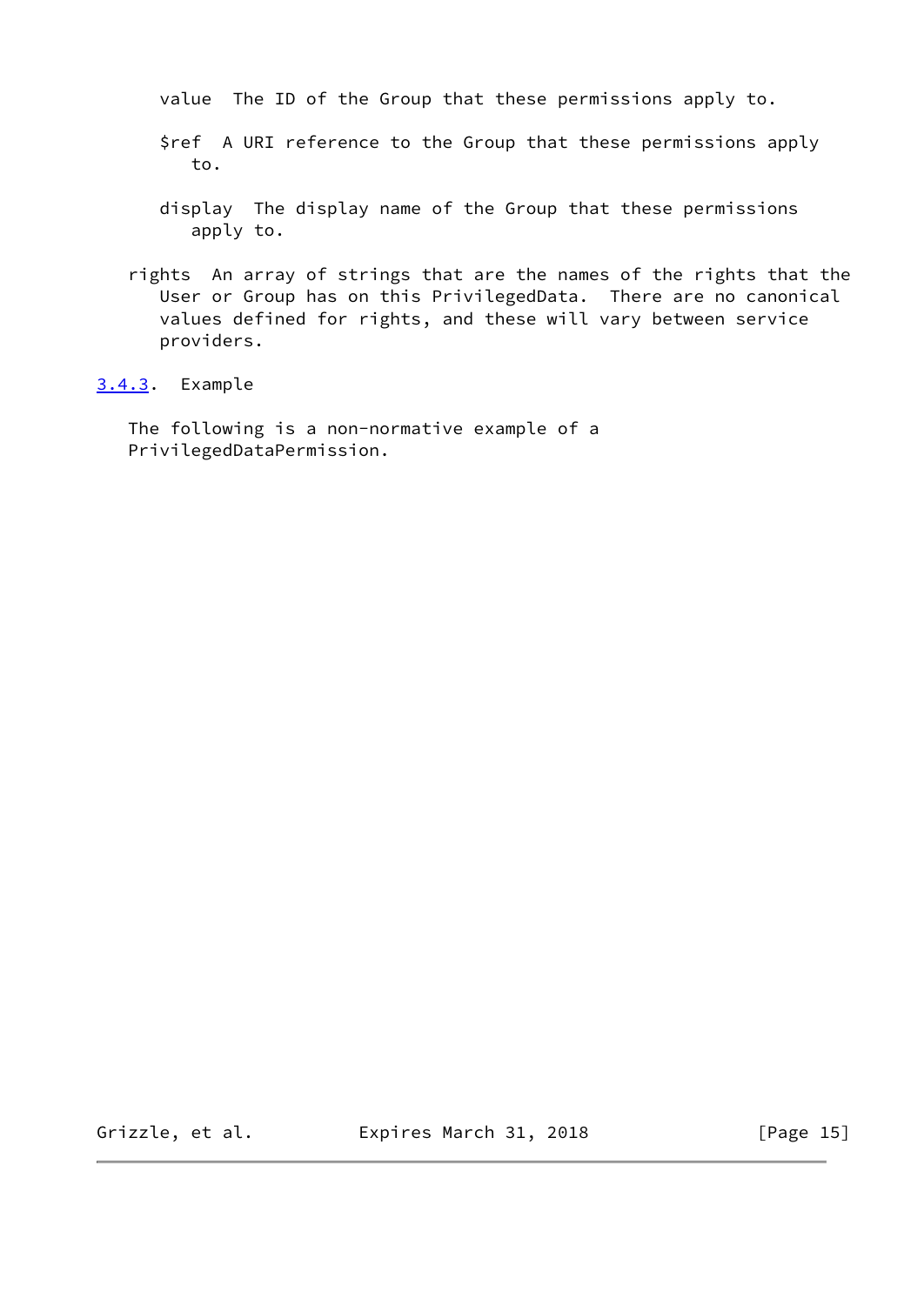```
{
   "schemas": [
     "urn:ietf:params:scim:schemas:pam:1.0:PrivilegedDataPermission"
   ],
   "id": "f823414-872344-77381-ab93489d83ea87",
   "privilegedData": {
     "value": "d973b5-8834f-1784-8734-caf833e9b3efa",
    "$ref": "https://example.com/v2/PrivilegedData/d973b5-8834f-1784-8734-caf83
     "display": "root @ Oracle Financials Warehouse"
   },
   "group": {
     "value": "e9e30dba-f08f-4109-8486-d5c6a331660a",
     "$ref": "https://example.com/v2/Groups/e9e30dba-f08f-4109-8486-d5c6a331660a",
     "display": "Tour Guides"
  },
   "rights": [
     "Connect",
     "View Password"
   ],
   "meta": {
     "resourceType": "PrivilegedDataPermission",
     "created": "2010-01-23T04:56:22.000Z",
     "lastModified": "2011-05-13T04:42:34.000Z",
    "location": "https://example.com/v2/PrivilegedDataPermissions/f823414-87234
  }
}
```
# <span id="page-17-0"></span>[4](#page-17-0). Normative References

 [RFC2119] Bradner, S., "Key words for use in RFCs to Indicate Requirement Levels", [BCP 14](https://datatracker.ietf.org/doc/pdf/bcp14), [RFC 2119](https://datatracker.ietf.org/doc/pdf/rfc2119), DOI 10.17487/RFC2119, March 1997, <[https://www.rfc-editor.org/info/rfc2119>](https://www.rfc-editor.org/info/rfc2119).

 [RFC7643] Hunt, P., Ed., Grizzle, K., Wahlstroem, E., and C. Mortimore, "System for Cross-domain Identity Management: Core Schema", [RFC 7643](https://datatracker.ietf.org/doc/pdf/rfc7643), DOI 10.17487/RFC7643, September 2015, [<https://www.rfc-editor.org/info/rfc7643](https://www.rfc-editor.org/info/rfc7643)>.

 [RFC7644] Hunt, P., Ed., Grizzle, K., Ansari, M., Wahlstroem, E., and C. Mortimore, "System for Cross-domain Identity Management: Protocol", [RFC 7644](https://datatracker.ietf.org/doc/pdf/rfc7644), DOI 10.17487/RFC7644, September 2015, <[https://www.rfc-editor.org/info/rfc7644>](https://www.rfc-editor.org/info/rfc7644).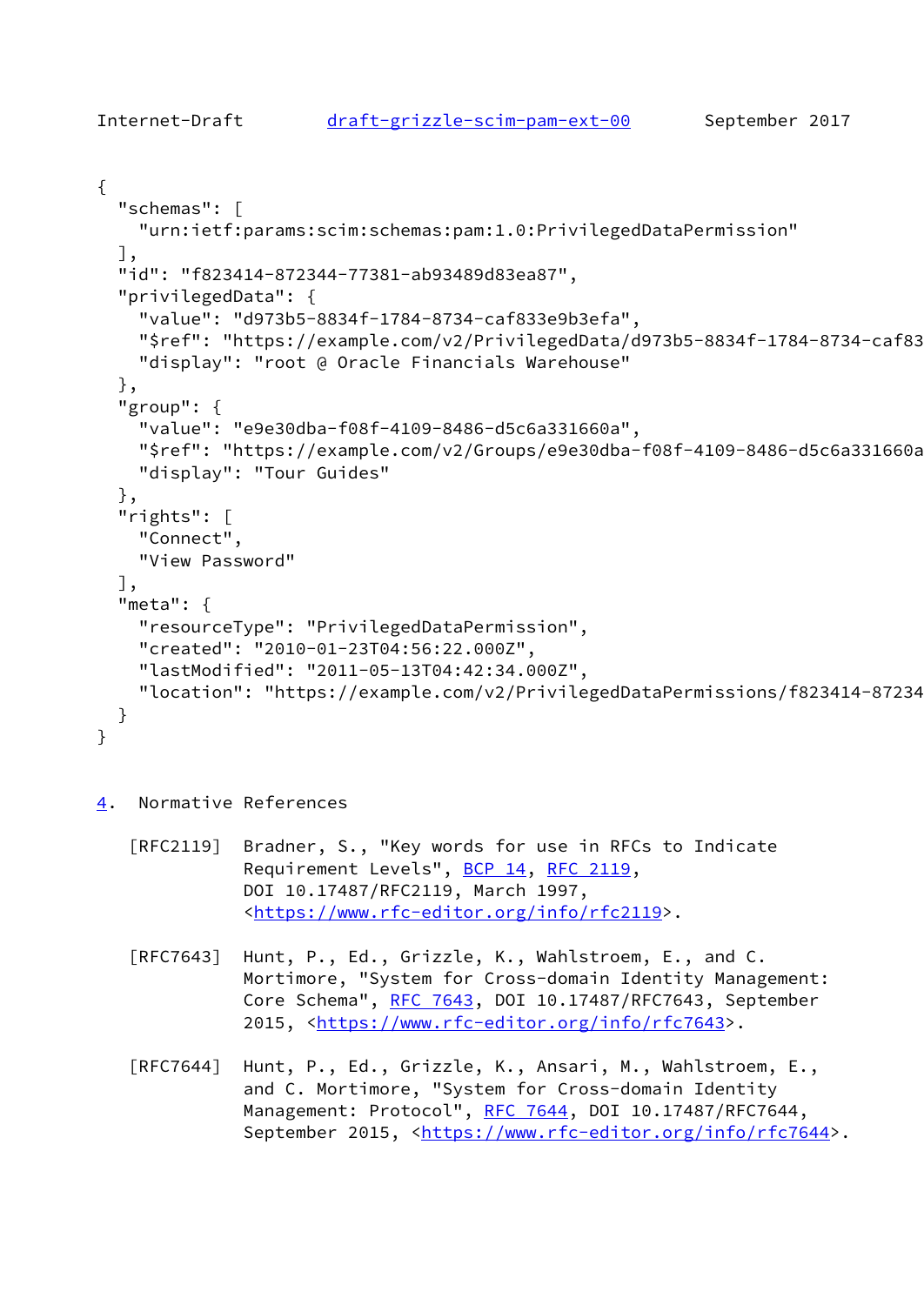<span id="page-18-0"></span>Internet-Draft [draft-grizzle-scim-pam-ext-00](https://datatracker.ietf.org/doc/pdf/draft-grizzle-scim-pam-ext-00) September 2017

Authors' Addresses

 Kelly Grizzle (editor) SailPoint

Email: kelly.grizzle@sailpoint.com

 Benjamin Yoder Thycotic

Email: ben.yoder@thycotic.com

 Jason Jones Bomgar

Email: jjones@bomgar.com

 Philip Lieberman Lieberman Software

Email: phil@liebsoft.com